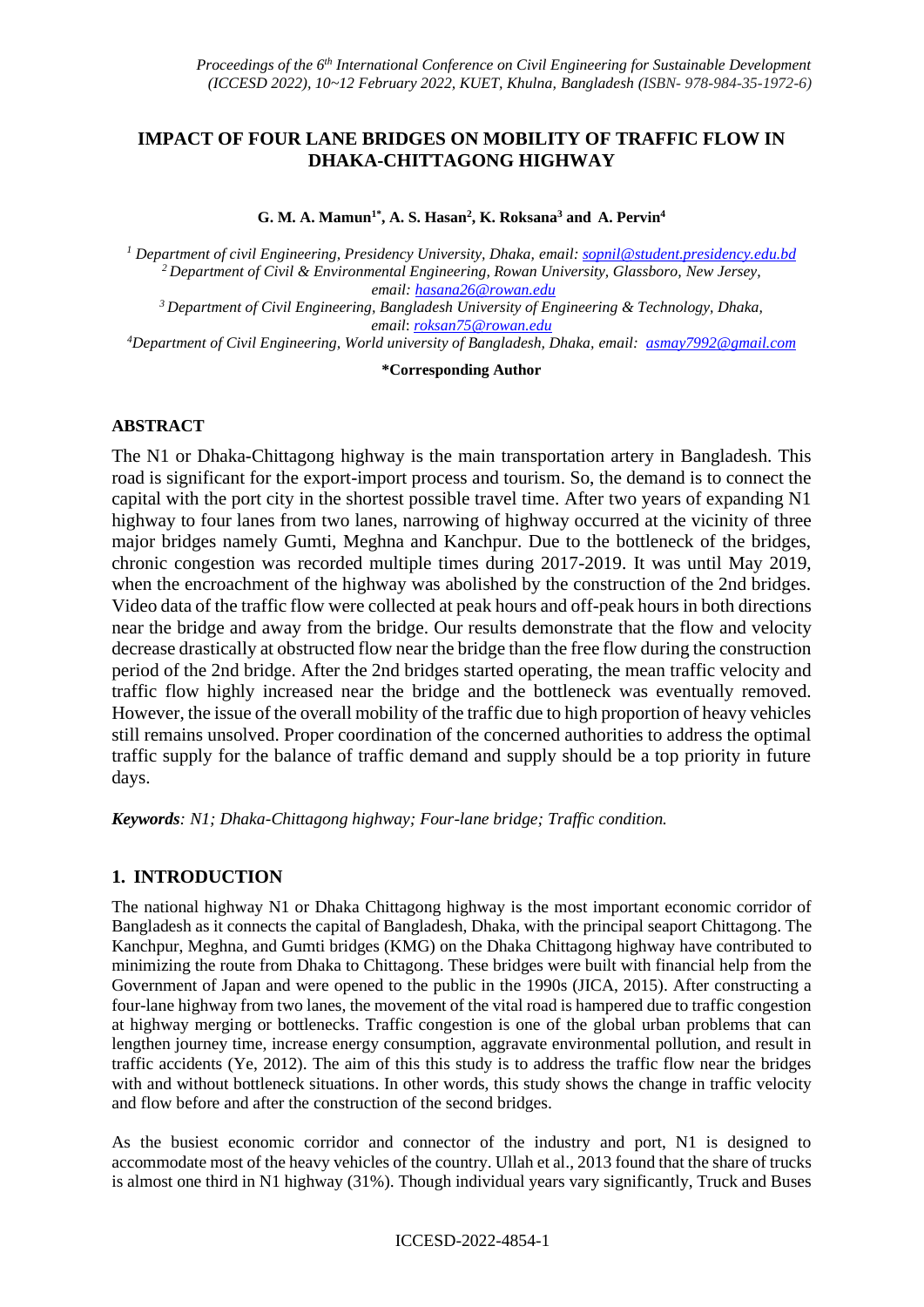average growth factor is found 6.68% and 4.07% per annum, respectively (Ullah et al., 2016). The big share of trucks in highways contributes to the decrease in mean velocity and space management issues at toll plazas. This study evaluates the impact of heavy vehicles on the mean velocity of existing traffic under consideration.

Two recent studies showed the decrease of traffic flow and mean velocity near the bridges during a four lane highway with two lane bridge period (2015-2018). Hasan et al., 2019 found a mean decrease of 45% and 46% in traffic flow and mean traffic velocity respectively due to bottleneck near the Gumti bridge. Roksana et al., 2018 also found a decrease of 48% and 51% in traffic volume and mean traffic velocity respectively due to bottleneck near Meghna Bridge. Besides the highway merging, toll plazas are also responsible for the loss of traffic mobility near the bridges (Hasan et al., 2019; Roksana et al.,2018). Several long congestions were recorded near these two bridges over their construction phase (Dhaka Tribune, 2018). After a long wait for three years, the four lane bridge was ensured by the inauguration of second Meghna and Gomti bridges to traffic on May 25, 2019 (The Daily Star, 2019; BDnews24, 2019). The expectation from these 2nd bridges was to promote mobility in the traffic flow. Unfortunately, there were no previous studies that compared these two situations and found the contribution of the second bridges to save travel time on the busiest economic corridor of the nation.

This study has two objectives. First, this study demonstrates the impact of four-lane bridges (more specifically the impact of the construction of the second bridge) in the mobility of traffic flow in the N1 highway. Second, this study would find the impact of heavy vehicles on the traffic flow of the N1 highway.

# **2. METHODOLOGY**

The bridge is located along the Dhaka–Chattogram Highway. The geographic coordinate of the Meghna Bridge is [23°36.162′N 90°36.991′E.](https://geohack.toolforge.org/geohack.php?pagename=Meghna_Bridge¶ms=23_36.162_N_90_36.991_E_type:landmark)



Figure 1: (a)Traffic congestion before Four Lane Bridge (Source: Dhaka Tribune, 2019) (b) Four lane bridge (Source: BDnews24, 2019)

From the survey, it was observed that noticeable congestion was within the exit point of the bridge, near the toll collection system. Observers were positioned at the near four-lane bridge to get a clear view of traffic. Layout of the study area are given below,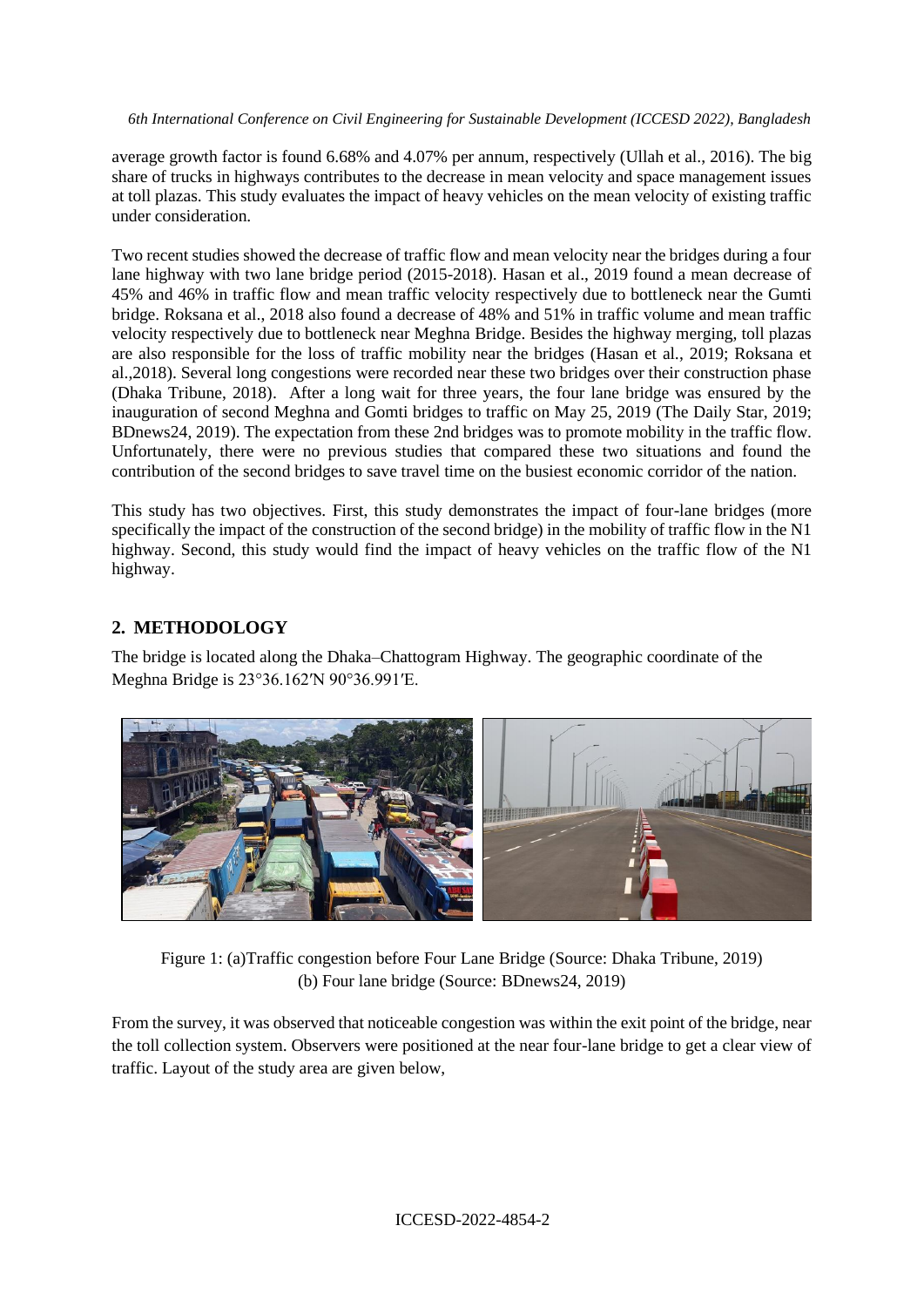

Figure 2: Layout of the study area

For this study, Traffic volumes were counted by viewing videotapes recorded with a camera at a collection site, and imperial data were collected for the study by sample survey method. Video is captured for one hour, and data is collected later by rewinding (Botswanq Guideline 9, 2004). The following PCU values are used for these studies which are adopted from the manual book of Geometric Design Standards for Roads & Highways Department (RHD Manual Book, 2000).

Speed is the distance travelled by vehicle during a unit time. i.e. rate of movement of traffic. It is measured in kilometre per hour or mile per hour (Raheem et al., 2015). Speed was determined by sampling a set of vehicles, noting their travel time (with the use of stopwatch) on a predetermined length of road along the case road.

*Traffic flow* is the quantity of vehicles in space measured in an interval of time. It is measured in vehicle per hour. The PCE factors utilized for traffic volume calculation are cited in table 1.

| <b>Type of Vehicle</b> | <b>PCU</b> |
|------------------------|------------|
| <b>Bus</b>             | 3          |
| Truck                  | 3          |
| Micro                  | 1.5        |
| Pickup                 | 1.5        |
| Private car            |            |
| Motorcycle             | 0.5        |
| Lorry                  | 3          |
| Cover van              | 3          |

Table 1: Passenger Car Unit (PCU) values for different vehicles

### **2.1 Mann-Whitney U test**

To evaluate the statistical significance of the parameters, A Mann-Whitney U test is further implied on the velocities and PCU's near and away the bridges in the years of data collection. The Mann-Whitney U test is a nonparametric method for comparing the means of two independent samples. The test makes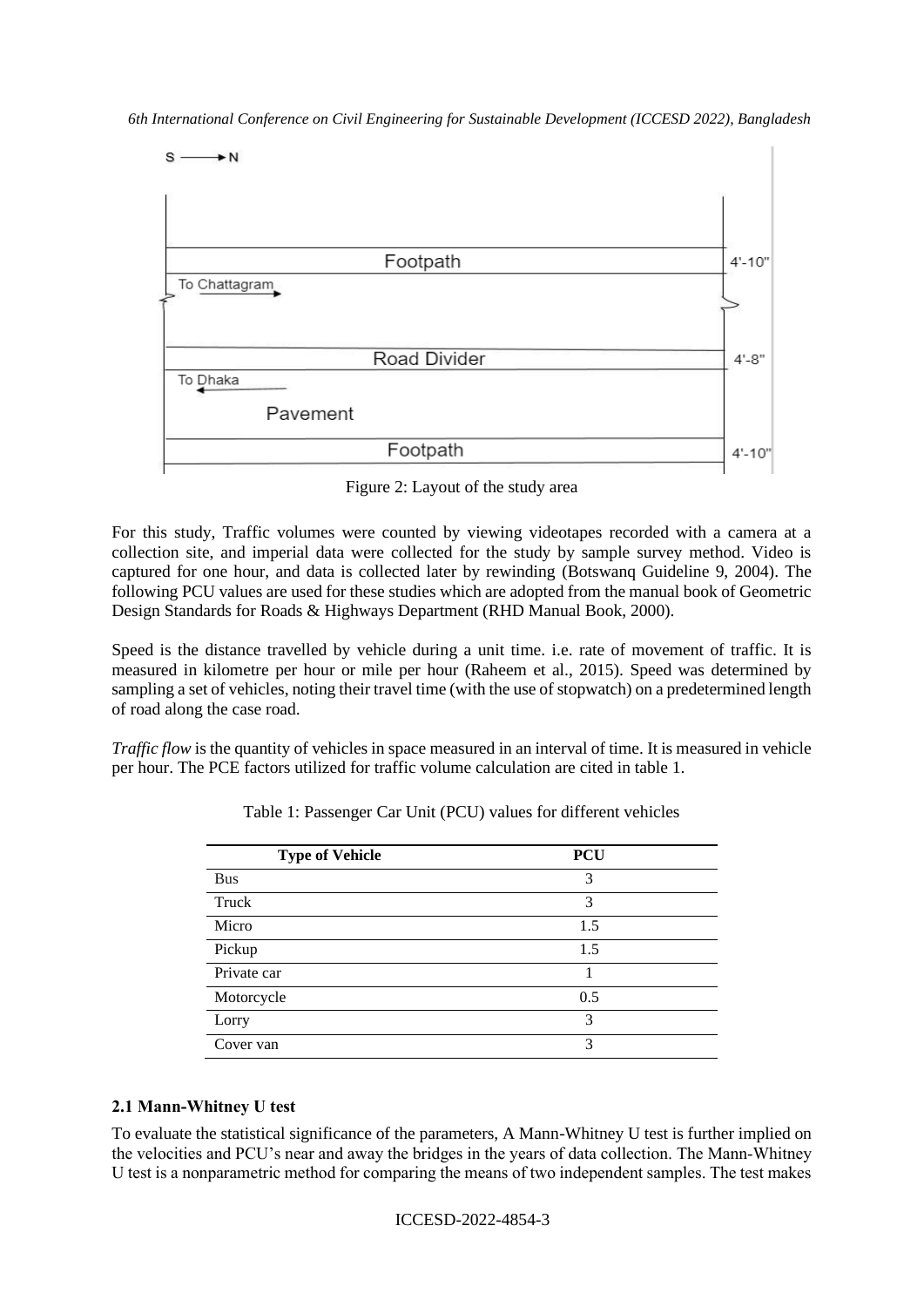no assumptions about how the scores will be distributed. The test was first designed for equal sample sizes, but it was later expanded to include unequal sample sizes. It should be observed that when the ranks of the two samples are taken from the same categories, implying that the null hypothesis is correct, the findings of both samples should have an equal mean rank. However, if the independent variable influences the sample outcome, it is likely that it will modify their rank order and even cause the mean ranks for the two samples to diverge, indicating that the null hypotheses are untrue (Patel, 2020). The Mann-Whitney test is calculated in the following way:

$$
U_1 = R_1 - \frac{n_1 (n_1 + 1)}{2} \tag{1}
$$

$$
U_2 = R_2 - \frac{n_2(n_2 + 1)}{2} \tag{2}
$$

Where  $U_1$  and  $U_2$  are Mann-Whitney test results for two different data variants,  $n_1$  and  $n_2$  are the number of events for the variations, and  $R_1$  and  $R_2$  are the rank sums for the variations. The two samples are statistically significant when the U value is less than the critical value.

#### P-Value

To analyse the outcomes of the observed results, the level of significance must be determined. The significance level usually has a value between 0 and 1. It's worth noting that the most common significant values used by academics are 0.01, 0.05, and 0.10, which correspond to 99 percent, 95 percent, and 90 percent confidence levels, respectively. The p-value must be less than 0.05 for a change to be statistically significant at the 95 percent level ( $\alpha$ = 0.05).

#### Effect size

The effect size for the sample data is calculated by dividing the absolute standardized test statistic, z, by the square root of the total sample size, n, as follows:

(3)

Effect Size =  $\frac{z}{\sqrt{n}}$ 

Cohen's classification of effect size is used to determine whether the changes are statistically significant. According to Cohen's classification, an effect size between 0.1 and 0.3 is considered to have a small effect, between 0.3 and 0.5 is considered to have a moderate effect, and 0.5 and above is considered to have a large effect (Patel, 2020)**.**

### **3. RESULTS AND DISCUSSIONS**

This study conducted surveys in two different sections of the road- near the bridge and 1 Km away from the bridge. The velocity and traffic volume of the sections were taken at both peak and off-peak hours. For a standard comparison of the traffic conditions during two-lane bridge and four-lane bridge, the same time frame was selected for the data collection at the same place in the year 2018 and 2019. The comparison of the traffic flows is illustrated in figure 3.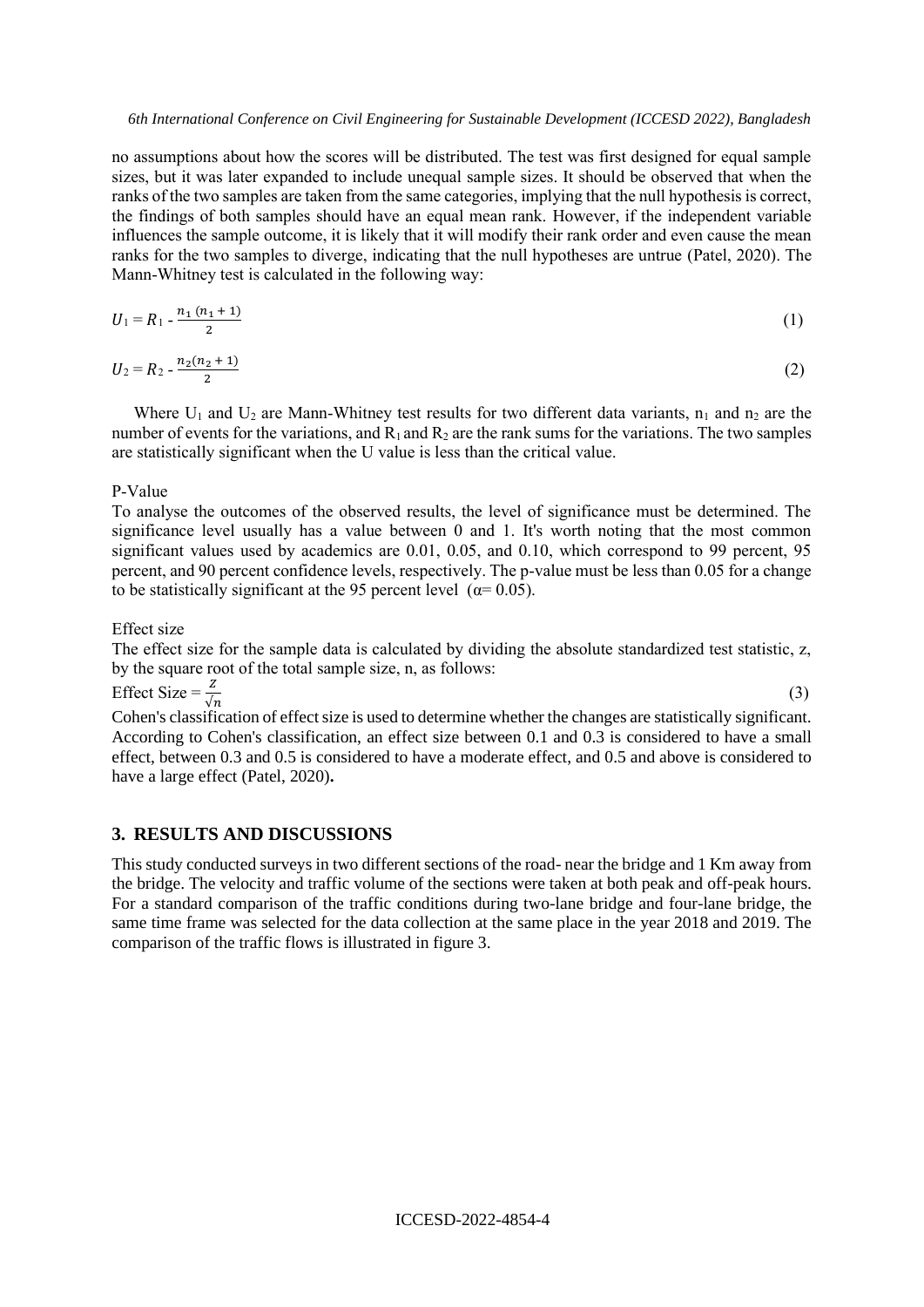

Figure 3: a) Velocity comparison of traffic between near bridge and away from bridge at 2019, b) Velocity comparison of traffic flow between near bridge and away from bridge at 2018, c) Traffic flow comparison between near bridge and away from bridge at 2019, d) Traffic flow comparison between near bridge and away from bridge at 2018

The results show a very significant change in the velocity and flow of the traffic at free flow and obstructed flow condition. In 2018 when there was only a two-lane bridge then the velocity range near the bridge was from 20-30 Kmph whereas it increased to 25-40 Kmph in four lane bridge. It also shows that the difference of near and away bridge was around 20 Kmph in 2018 when there was only a twolane bridge. However, when both road and bridge were four lanes (after construction of the second bridge), the difference decreased significantly under 10 Kmph. Hence, the mobility of the traffic increased due to the operation of four lane bridges at Dhaka-Chittagong highway. The difference from near and away of bridge was around 100 PCU/hr during 2018 whereas the difference of flow near and away of the bridge almost merged in 2019.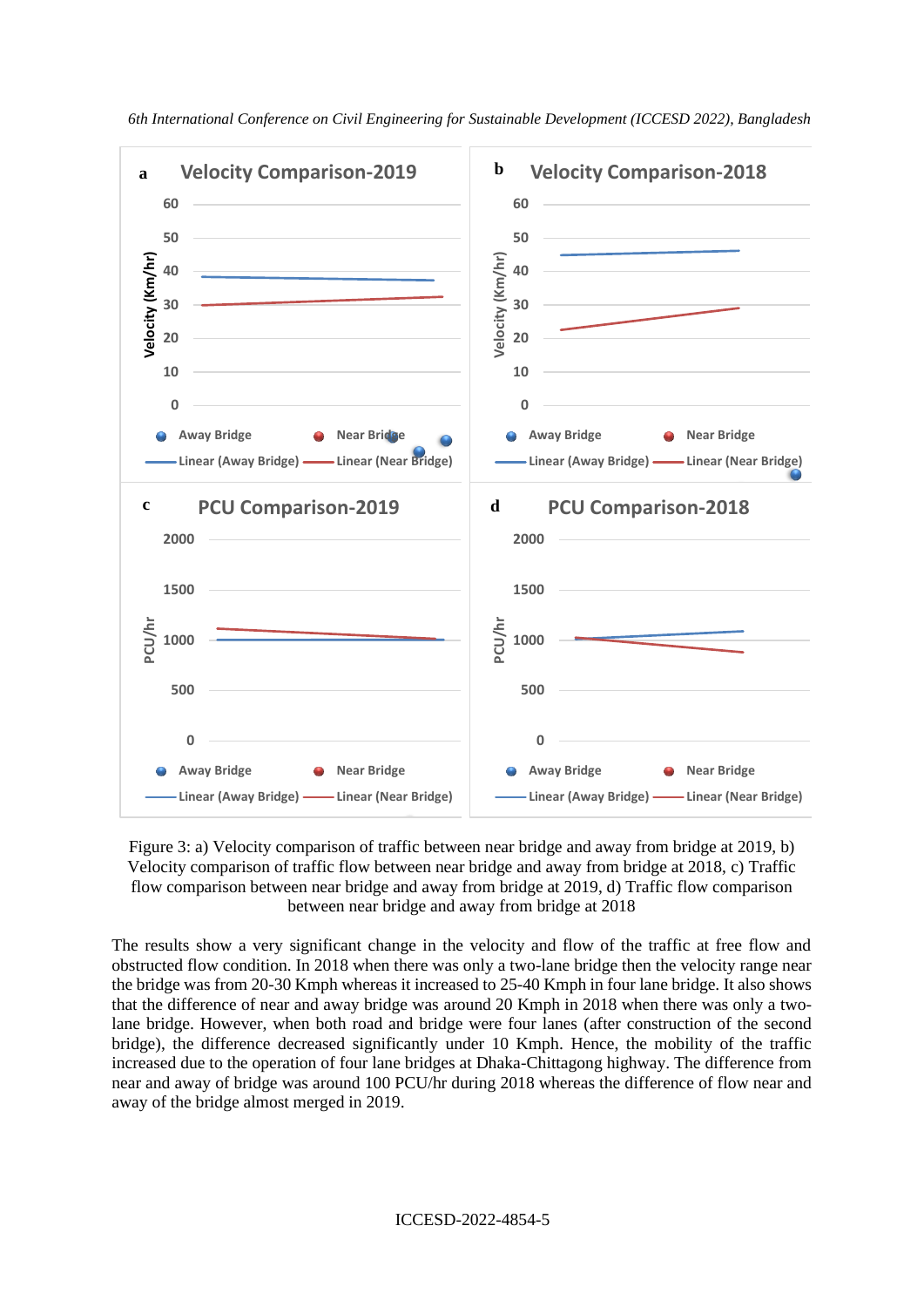### **3.1 Test of Significance of the parameters**

A Mann Whitney U test gives the ordered rank of the variation of two data samples. The positional variation (near vs away), variation of time (2018 vs 2019). From table 2, it is evident that the mean rank of velocity near the bridge has increased significantly in 2019 compared to that in 2018 with a confidence level of 95%. Similarly, there is also significant increase in the velocity away from the bridge in 2019 compared to 2018. It is noteworthy that all the changes occurred with a large effect size. These findings are indicative that the velocity of the individual vehicles had improved once the bottleneck is relieved because of the four lane bridge.

Similarly, the mean rank of the PCU had also showed statistically significant rise in 2019 compared to that in 2018. The test results are also showing a large effect size. Hence, significant improvement in the flow of the traffic is also evident near and away of the bridge due to the full-fledged operation of the four lane bridges - Meghna and Gumti.

| <b>Driver</b><br><b>Behavior</b>  | <b>Mean</b><br>Rank<br>2019 | Mean<br>Rank<br>2018 | <b>Delta</b><br>Mean<br><b>Rank</b> | <b>Mann-</b><br><b>Whitney U</b> | Z-score  | <b>P-Value</b> | <b>Effect Size</b> |
|-----------------------------------|-----------------------------|----------------------|-------------------------------------|----------------------------------|----------|----------------|--------------------|
| velocity<br>near                  | 34                          | 14.5                 | $-19.5$                             | 154                              | $-4.790$ | < .00001       | 0.767              |
| velocity<br>away                  | 6.55                        | 24.78                | $-18.23$                            | 291                              | $-4.570$ | < 0.0001       | 0.741              |
| <b>PCU</b> near                   | 33.82                       | 14.57                | $-19.25$                            | 306                              | $-4.728$ | < 0.0001       | 0.757              |
| <b>PCU</b> away                   | 31.45                       | 14.63                | $-16.82$                            | 280                              | $-4.216$ | < 0.0001       | 0.683              |
| * means statistically significant |                             |                      |                                     |                                  |          |                |                    |

| Table 2: Significance test of velocity and PCU for different scenarios |  |  |  |
|------------------------------------------------------------------------|--|--|--|
|                                                                        |  |  |  |

### **3.2 Contribution of Heavy Vehicles**

It is noted that the number of bus and pickup is more than that of the other vehicles. This indicates that the number of heavy vehicles is more than that of light vehicles like private cars or micro buses on the highway. The result from 2018 indicates that both the traffic near the bridge and away from bridge experiences huge congestion but in 2019 after the four-lane bridge, it decreased a lot. It was also found that a huge number of heavy vehicles move on this bridge. Heavy vehicle in 2018 was associated with low mobility and congestion for various records taken. However, as it can be seen in 2019, for heavy vehicles after the four lanes completed the congestion was removed which created for the bottleneck and then mobility increased and moved on freely without lose valuable time. Interestingly, percentage of heavy vehicles increased in 2019 compared to that of 2018. But, intuitively its heavy share decreased the velocity away from the bridge. On the contrary, the negative value of slope for velocity near the bridge in 2018 was minimized in 2019 with an increase of 5-10 Kmph in velocity due to four-lane bridge. A previous study on the toll plaza of Meghna bridge demonstrated that the heavy vehicles could impede the overall flow of the traffic because of longer processing time of toll payment (Sultana, 2010). Since, the number of heavy vehicles is increasing every year, strict rules and regulation should be imposed for the heavy vehicles near the bridges.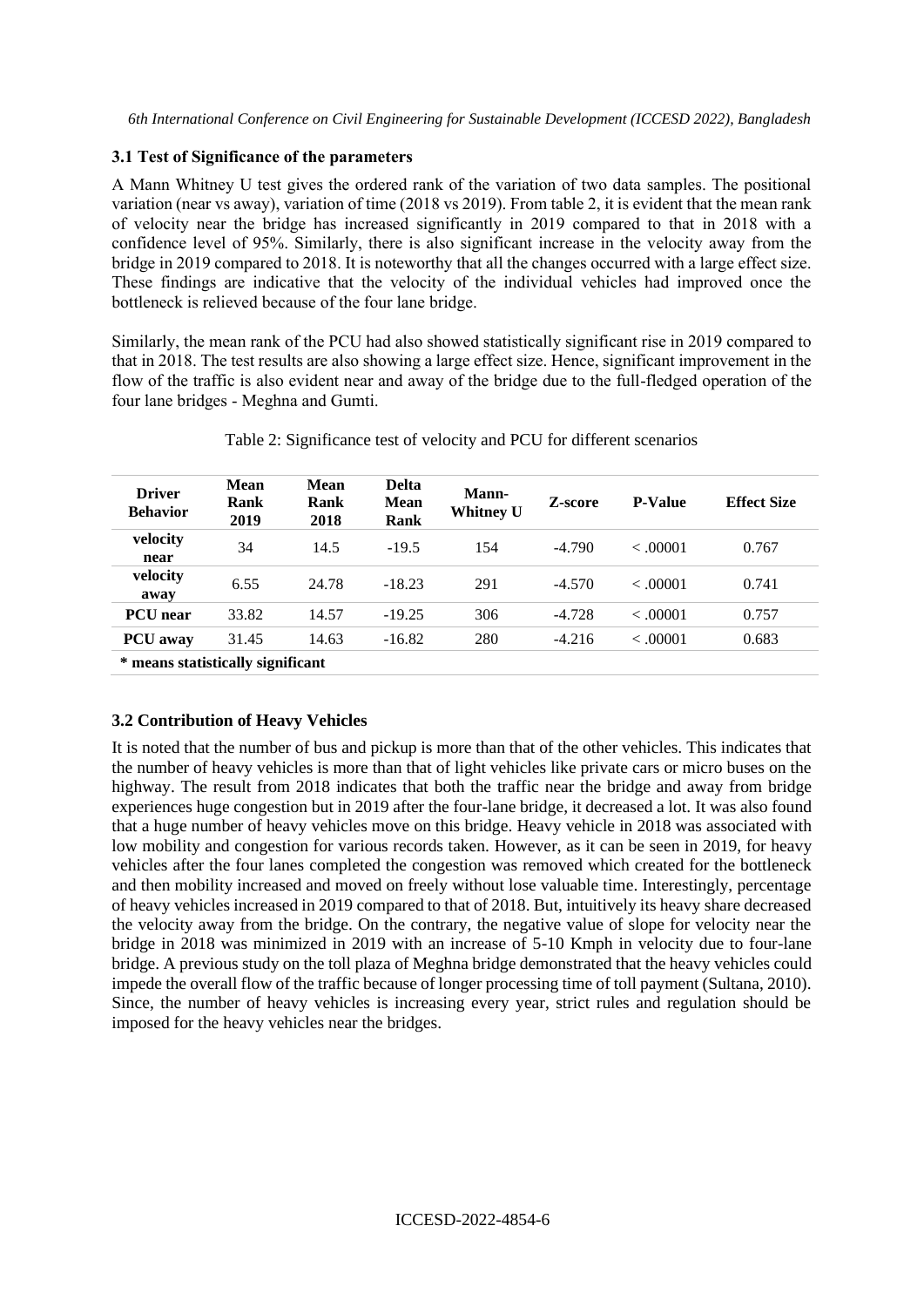



Figure 4: a) Variation of velocity vs. heavy vehicle percentage in 2019, b) Variation of velocity vs. heavy vehicle percentage in 2018

## **4. CONCLUSION AND RECOMMENDATION**

Traffic congestion has become a critical issue for all urban cities recently. This paper mainly studied the impact on traffic flow mobility after the construction and operation of a four-lane bridge. From the outcomes, it is found that the flow, density, velocity increased in both directions. The result indicates that traffic volume is satisfactory with the highway Capacity, but some congestion created for the illegal loading-unloading, no additional lane for toll plaza, and heterogeneous traffic. This problem can be solved by creating an additional lane for the toll collection system, different lay bay for heavy traffic, clearing roadside shops and vendors etc. Most importantly, strict rules and regulations should be imposed for motorized and non-motorized vehicles.

Due to budget, resource constraints and time limitations, a particular time frame for peak and off-peak hours were taken over the last two days. The future work on collecting continuous data over the year can provide a better insight of the condition of highways near the bridges by providing seasonal and other varieties.

### **REFERENCES**

BDnews24 (2019). Hasina inaugurates second Meghna, Gomti bridges ahead of Eid. Retrieved from https://bdnews24.com/bangladesh/2019/05/25/hasina-inaugurates-second-meghna-gomti-bridgesahead-of-eid

Botswanq Guideline 9 (2004). Traffic Data Collection & Analysis.

Byron, R. K. (2018, April 4). Economy marches towards record 7.65pc growth. The Daily Star, p. 6. Dhaka Tribune (2019). Retrieved from https://www.dhakatribune.com/bangladesh/nation/2019/05/24/pm-to-open-2nd-meghna-gumtibridges-on-saturday

Hasan, A.S. and Roksana, K. (2019), A Study about the Traffic Congestion at Gumti Bridge on Dhaka-Chittagong Highway, International Conference on Sustainability in Natural and Built Environment, Dhaka, Bangladesh, 19-23 January,2019, pp 38-43.